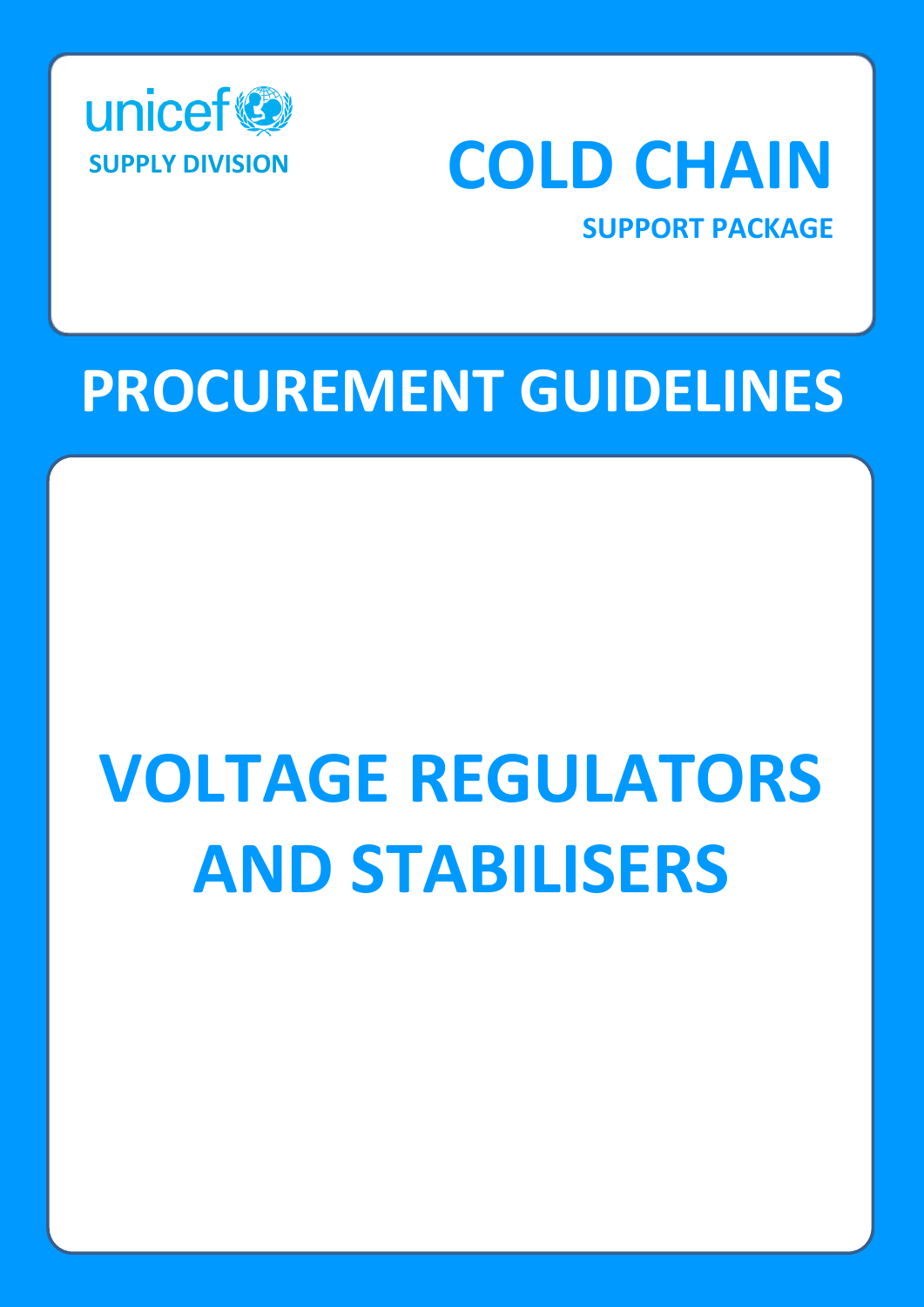## **Procurement Guidelines**

### **Voltage Regulators and Stabilisers**

Key information for UNICEF staff and partners, ensuring the effective and efficient procurement of Cold Chain equipment.

This module gives guidance to the procurement of Voltage Regulators and Stabilisers for the protection of Cold Chain equipment for vaccine distribution.

> Always make sure that you have the latest version of this document by checking the [CCSP website.](https://www.unicef.org/supply/cold-chain-technical-support)

Document Update: October 14, 2016

Suggestions and feedback: sd.coldchain@unicef.org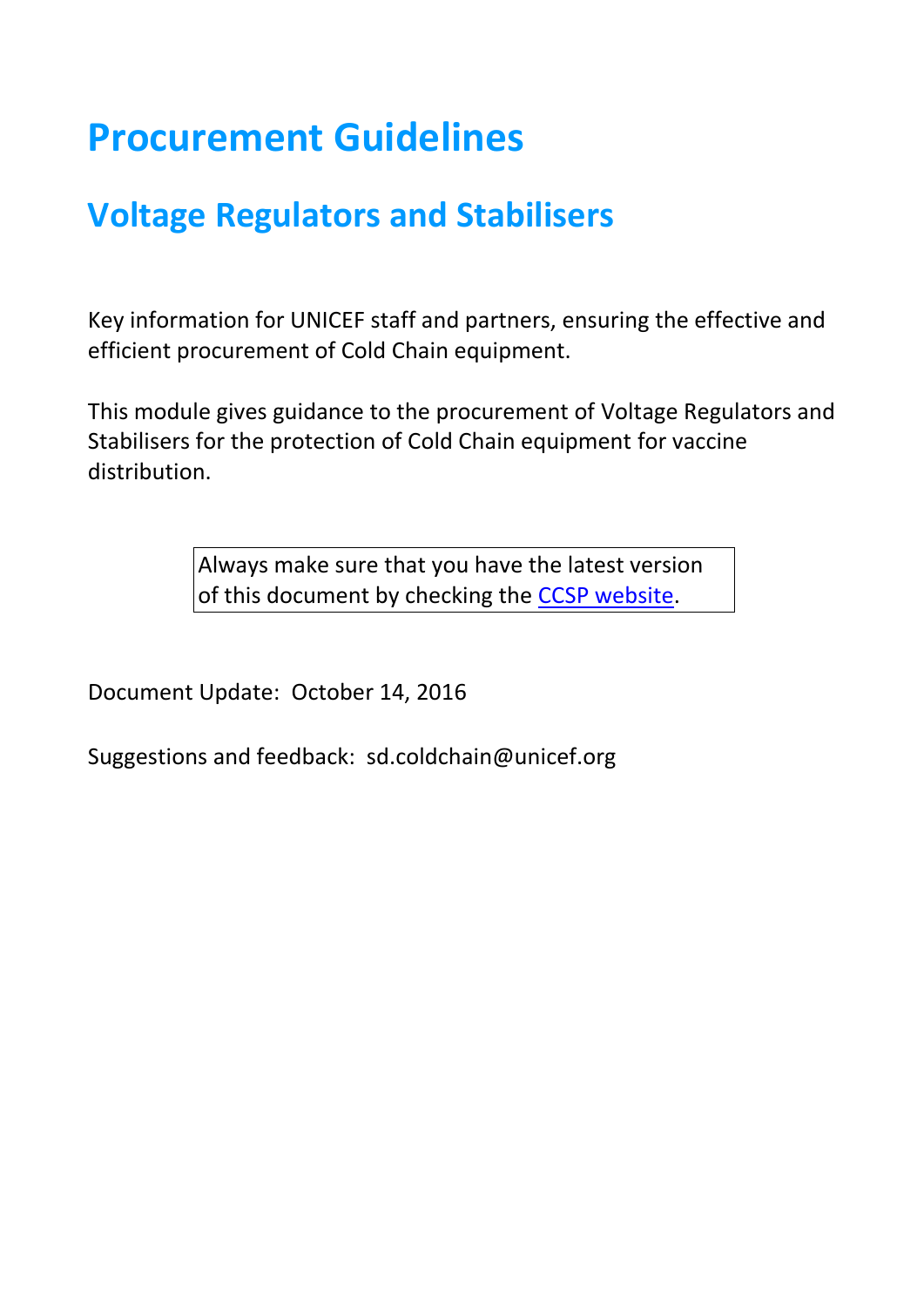#### **Contents**

| $\overline{a}$ |     |  |  |
|----------------|-----|--|--|
|                | 4.1 |  |  |
|                | 4.2 |  |  |
|                | 4.3 |  |  |
|                |     |  |  |
|                |     |  |  |
|                |     |  |  |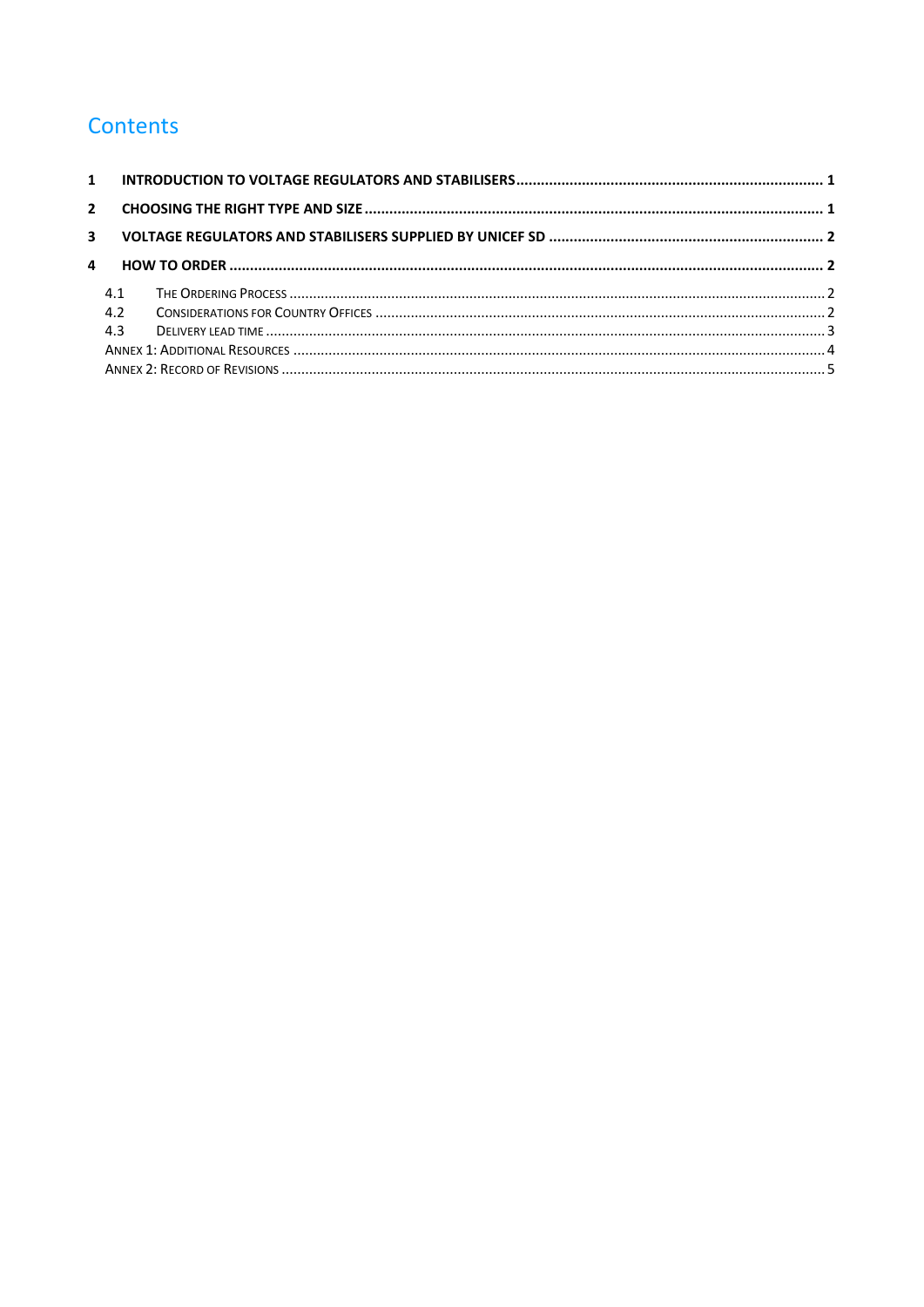#### Acronyms

| <b>CCSP</b> | <b>Cold Chain Country Support Package</b> |
|-------------|-------------------------------------------|
| CO          | Country Office                            |
| <b>DOA</b>  | Direct Order Arrangement                  |
| <b>LTA</b>  | Long Term Arrangement                     |
| <b>PQS</b>  | Performance Quality and Safety            |
| PS          | <b>Procurement Services</b>               |
| SD          | <b>Supply Division (UNICEF)</b>           |
| <b>WHO</b>  | World Health Organization                 |
|             |                                           |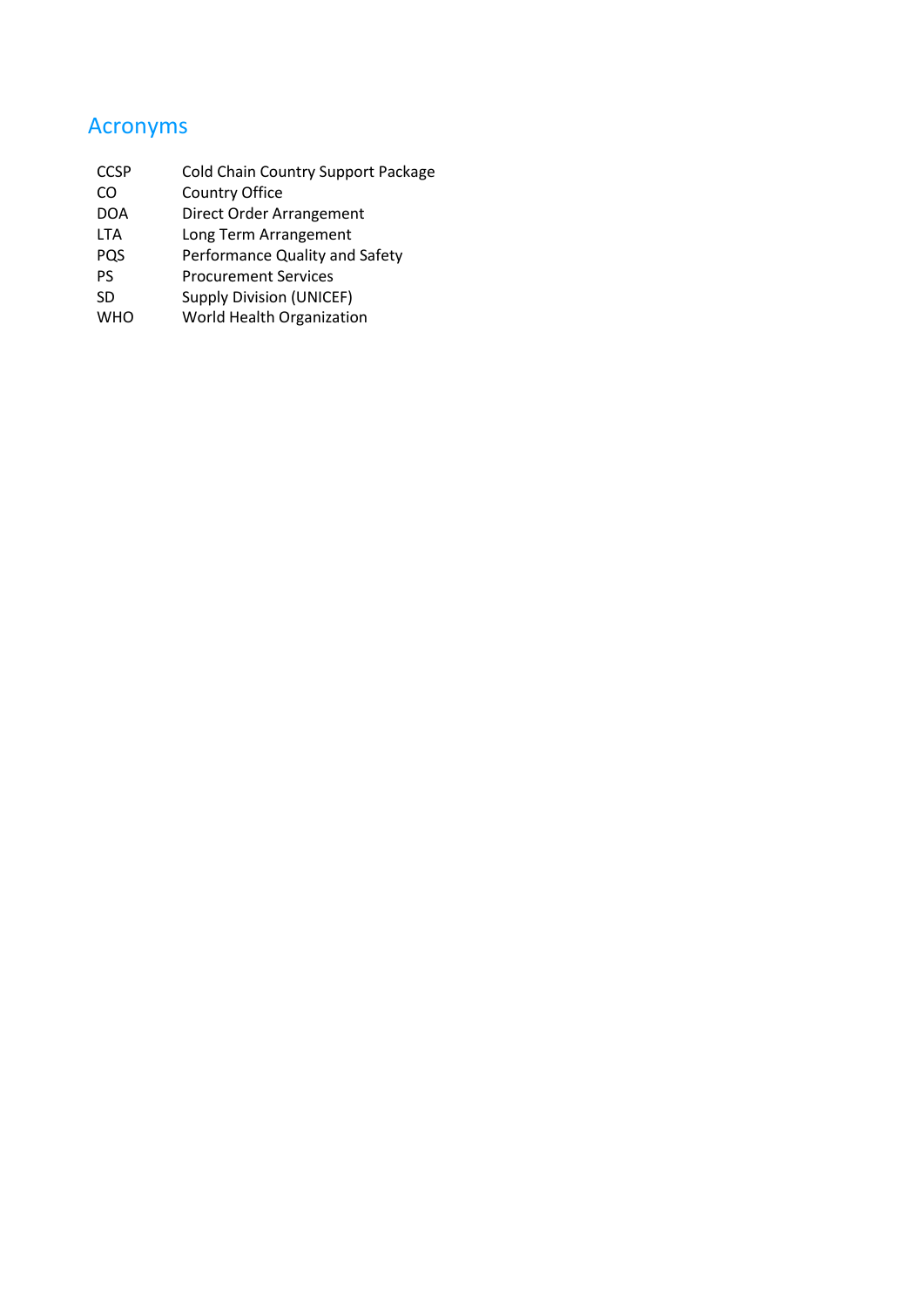#### <span id="page-4-0"></span>1 Introduction to Voltage Regulators and Stabilisers

In many countries, the mains power supply is erratic with voltage fluctuating in both directions (high and low) frequently. These voltage fluctuations can damage Cold Chain equipment. When the supply voltage goes down, electric current in the equipment increases, which can result in burning the compressor motor and other components of refrigeration equipment. Using voltage regulators and stabilisers is therefore recommended.

WHO recommends that wherever supply voltage fluctuations exceed 7% of the nominal voltage, up or down, regulators or stabilisers should be used [\(Section E001.3 WHO PQS Manual\)](http://apps.who.int/immunization_standards/vaccine_quality/pqs_catalogue/index.aspx). This applies to all refrigeration equipment, including refrigerators and Cold Rooms.

As the name suggests, voltage stabilisers stabilise the voltage, which means that when the supply voltage fluctuates, it keeps the supply to the equipment within a desired range. A common type of stabiliser uses electromagnetic regulators with so-called tap changers and autotransformers. In the event that the output voltage is out-of-range, a mechanism switches the tap and changes the transformer setting to an acceptable range. It may not give a constant voltage output, but it ensures a safe voltage range.

Servo voltage stabilisers use an advanced electronic controlled servo motor to govern a motorized variable transformer. Because of the mechanics involved, there is a short delay in voltage correction. Output voltage accuracy is usually ±1% with input voltage changes of up to ±50%. This type of technology tends to be very effective when considering large three phase applications, such as Cold Rooms.

There is some confusion as to the terminology used for voltage regulators and stabilisers, therefore both titles are used as synonyms in this manual.

#### <span id="page-4-1"></span>2 Choosing the Right Type and Size

A distinction is made between single- and three-phase voltage stabilisers. A three-phase voltage stabiliser is required when voltage stabilization is needed for a three phase motor, or for stabilizing voltage for a full three-phase setup.

Smaller appliances such as refrigerators or freezers work on a single-phase voltage regulator, while a threephase voltage stabiliser is normally used for Cold Rooms and Freezer Rooms.

When determining the size of a stabiliser it is, first of all, important to know the total load to be connected to the stabiliser. Stabilisers are usually rated in VA (Volt Ampere) or kVA (Kilo Volt Ampere, which is equal to 1000 Volt Ampere).

Because of the surge power requirement when starting a compressor, it is recommended that the stabiliser is rated at least 3 times the load value. For example, when the Cold Room has a power requirement of 5kVA, choose a stabiliser of at least 15kVA.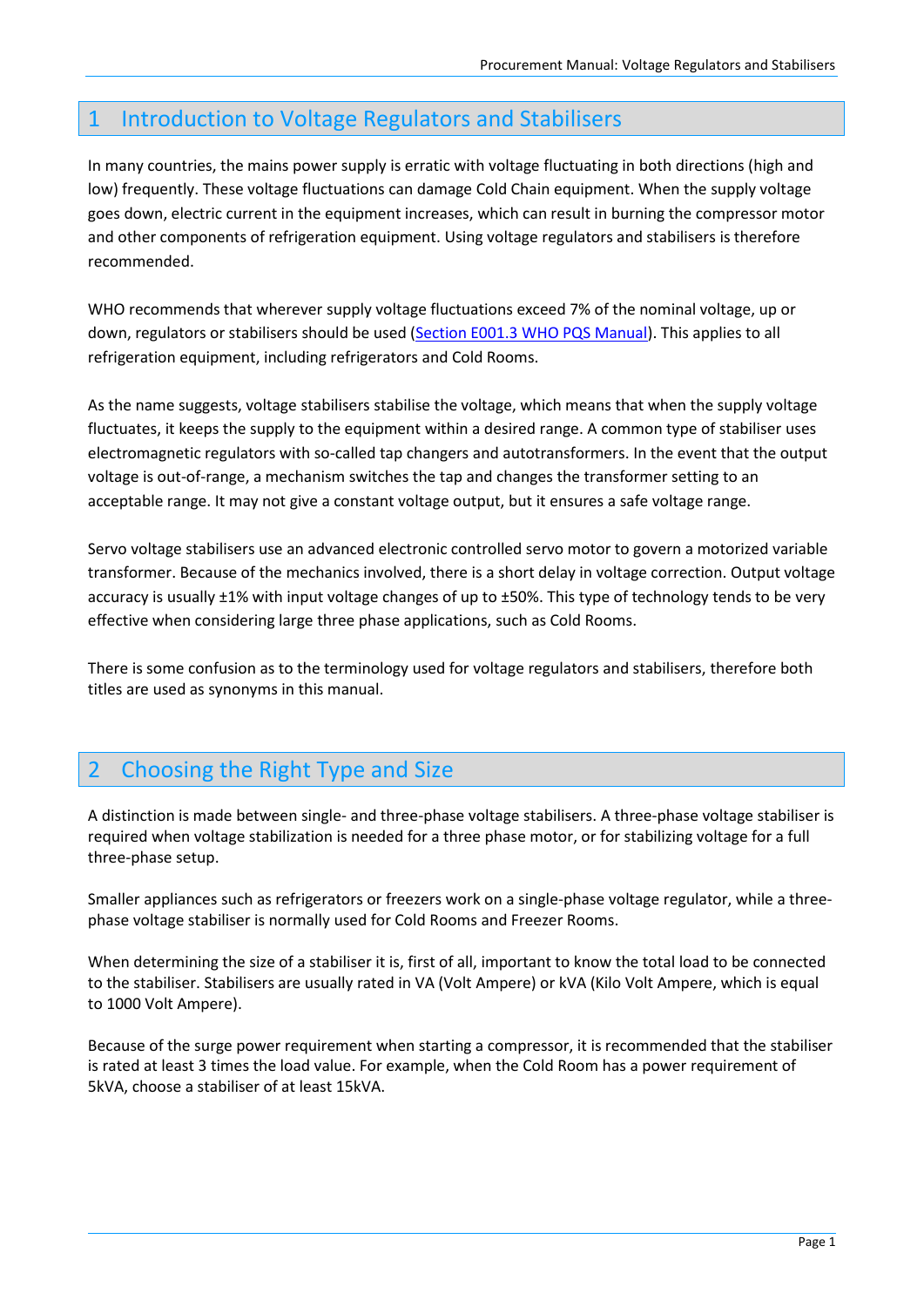#### <span id="page-5-0"></span>3 Voltage Regulators and Stabilisers supplied by UNICEF SD

UNICEF SD procures Cold Chain products via Long Term Arrangements (LTAs)<sup>1</sup>.

Table 1. Voltage Regulators and Stabilisers supplied by UNICEF SD (LTA, 2014)

| <b>Product Description</b>                      |
|-------------------------------------------------|
| 5 kVA 3-Phase Voltage Regulator for Cold Rooms  |
| 10 kVA 3-Phase Voltage Regulator for Cold Rooms |
| 15 kVA 3-Phase Voltage Regulator for Cold Rooms |
| 20 kVA 3-Phase Voltage Regulator for Cold Rooms |

Currently available on Direct Order Arrangement (DOA):

Table 2. Voltage Regulators and Stabilisers available on DOA

|  | <b>Product Description</b> |  |
|--|----------------------------|--|
|--|----------------------------|--|

1 KVA Voltage Regulators for Compression Refrigerators

#### <span id="page-5-1"></span>4 How to Order

**.** 

#### <span id="page-5-2"></span>4.1 The Ordering Process

Refer to th[e General Procurement Guidelines](http://www.unicef.org/supply/index_68367.html) document and the [UNICEF SD Procurement Services](http://www.unicef.org/supply/index_procurement_services.html) website for general guidance on how to order products. Please contact the [Supply Division Cold Chain Unit](mailto:SD.ColdChain@unicef.org) for specific queries related to ordering Voltage Regulators and Stabilisers.

#### <span id="page-5-3"></span>4.2 Considerations for Country Offices

- a) Certain models voltage regulators can be procured via DOA (Direct Order Arrangements).
- b) When ordering through UNICEF SD, voltage regulators and stabilisers are shipped either by air or by sea. This will depend on the quantity, total weight and volume. If in doubt, COs can contact UNICEF SD for detailed information on the weight and volume of the different makes and models. Some of this information is given in the item specifications in the UNICEF Supply Division Supply Catalogue.
- c) Requests for non-standard items can add an additional 2-3 months to the procurement process due to necessary tender processing. Supplier lead times may be longer than for LTA standard devices.
- d) Based on technical review of incoming country requests for non-standard items, SD may suggest alternative standard items to be procured instead, unless specific reasons prevent the use of standard items.

Please contact the **Supply Division Cold Chain Unit** for any related queries.

<sup>&</sup>lt;sup>1</sup> UNICEF SD establishes Long Term Arrangements (LTAs) with product suppliers, usually for a period of 24 months. Refer to the document General Procurement Guideline for further details on LTAs.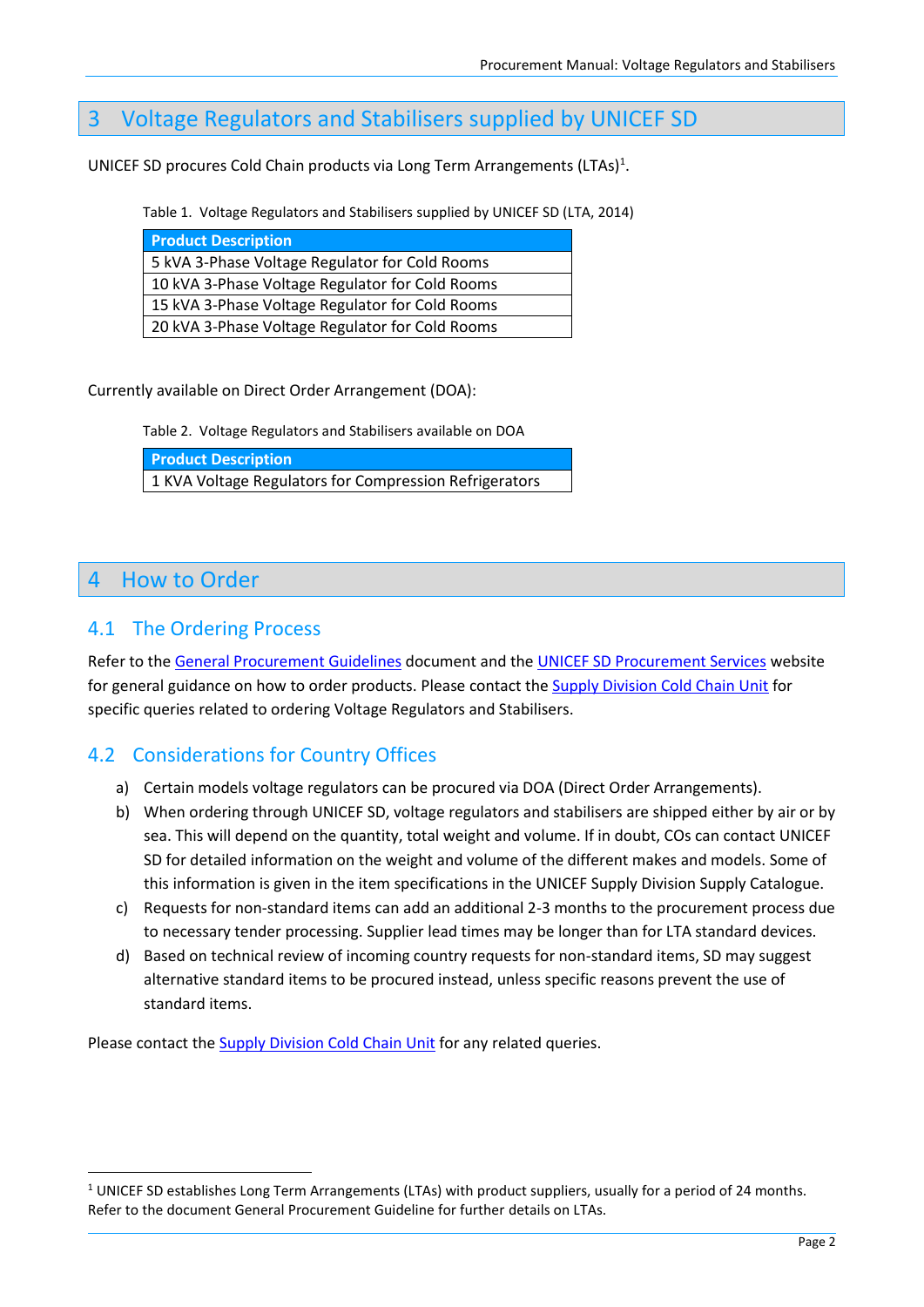#### <span id="page-6-0"></span>4.3 Delivery lead time

Standard supplier lead times for Voltage Regulators and Stabilisers are indicated in the Table above. Refer to the section 'When to Order' For further information, refer to the Section 'Estimation of Arrival Date' in the document '[General Procurement Guidelines](http://www.unicef.org/supply/index_68367.html)'.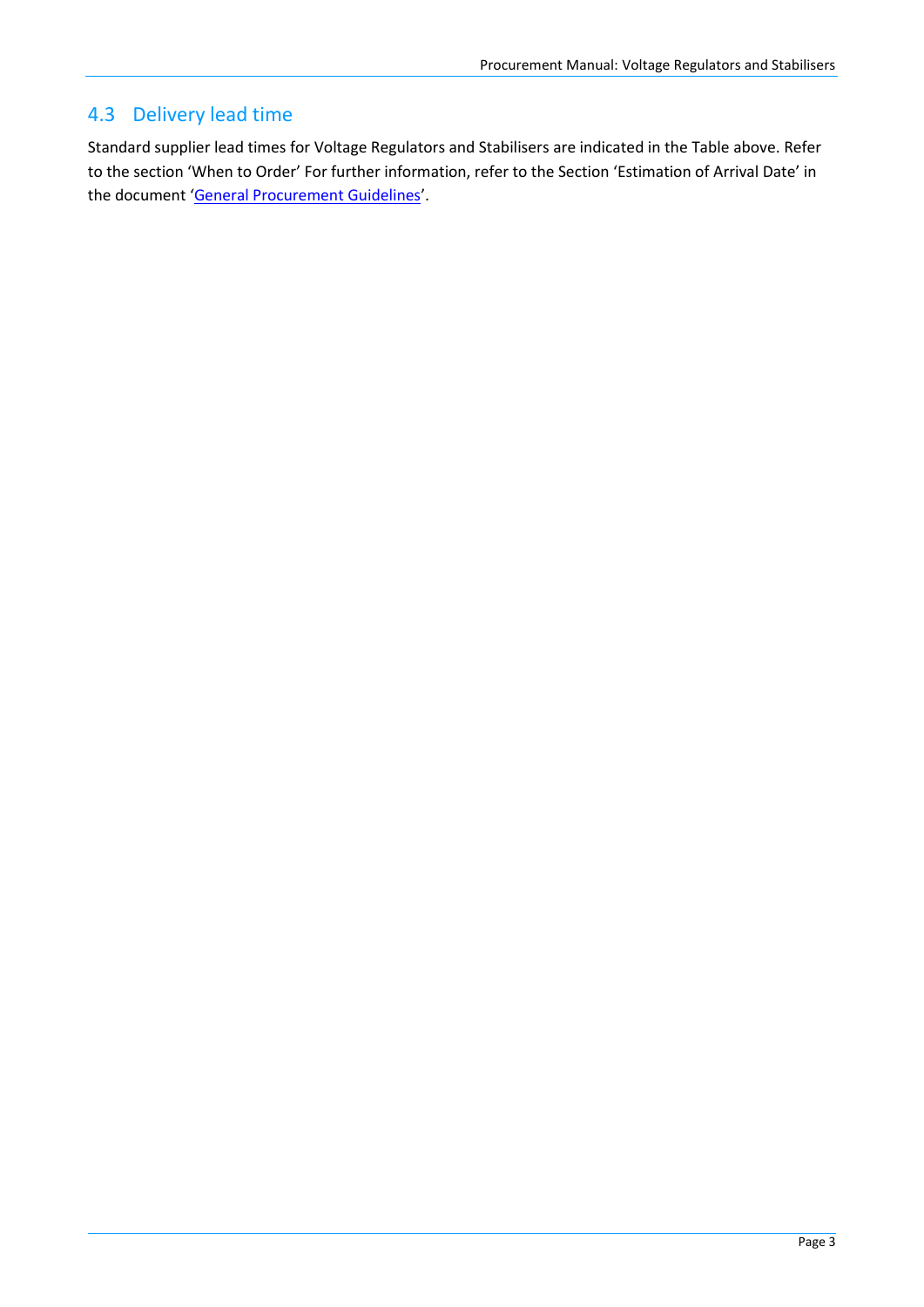#### <span id="page-7-0"></span>Annex 1: Additional Resources

Links to additional resources on Voltage Regulators and Stabilisers.

| <b>Description</b>                               | <b>Source</b>                                               |
|--------------------------------------------------|-------------------------------------------------------------|
| WHO Guidelines on Voltage Stabilisers            | Section E001.3 WHO PQS Manual                               |
| Handbook for Vaccine and Cold Chain Handlers     | <b>UNICEF Website (India)</b>                               |
| Voltage Stabilizer Specification PQS E007/VS01.2 | http://apps.who.int/immunization standards/vaccine quality/ |
|                                                  | pqs catalogue/catdocumentation.aspx?id cat=36               |

Note: Users of this manual are invited to suggest additional resource materials, to add to this list.